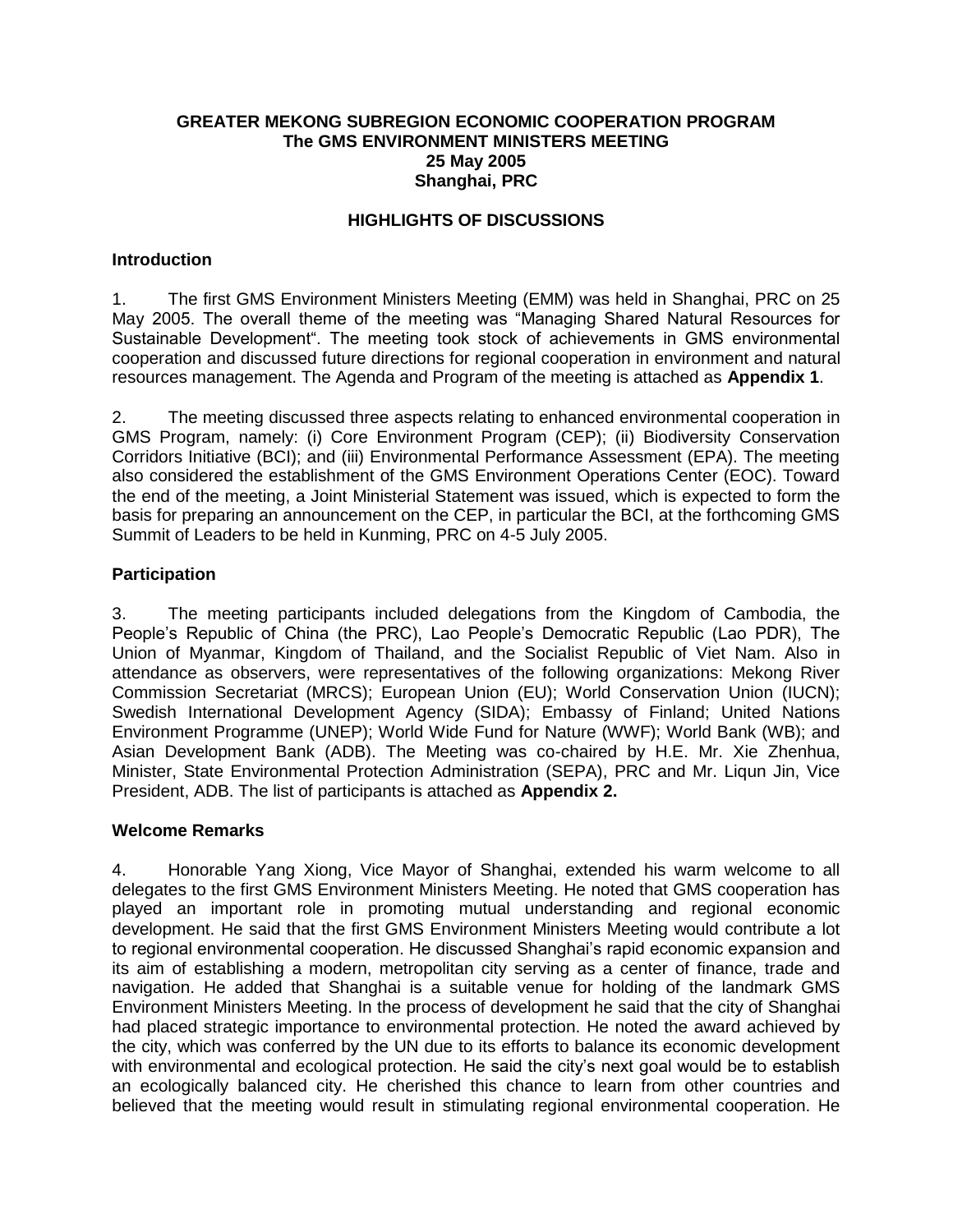wished the participants all the success in their deliberations and invited everyone to enjoy Shanghai.

### **Keynote Speeches**

5. Mr. Shafqat Kakahel, Deputy Executive Director, UNEP, expressed his gratitude to the hosts and organizers of the meeting, namely, SEPA, the City Government of Shanghai and the ADB. He cited that the efforts of Shanghai to protect and preserve its environment while growing robustly make it an appropriate venue for the meeting. He noted the vital role of the Mekong region in achieving the global goal of sustainable development. He said the region hosts crucial environmental and ecological assets, whose sustainable development would eventually determine the prosperity not only of the region but of the whole world. Since the launch of the GMS Program in 1992, socio-economic development in the GMS region has indeed been impressive, but as has happened elsewhere, this growth was accompanied by accelerated pressure on ecosystems and environmental assets. Realizing that the resilience and health of these ecosystems are needed to guaranty continued growth, the GMS countries have attached importance to environmental protection. He noted the important role played by the GMS Working Group on Environment (WGE) in raising awareness, undertaking assessment of environmental trends and promoting cooperation. The WGE has developed environmental monitoring and information systems, the Strategic Environment Framework (SEF), GIS-based Early Warning System, Core Indicators System, and the GMS Environment Atlas. He commended the WGE's efforts to develop the CEP and the BCI. He welcomed the establishment of the EOC, and added that the conduct of the First GMS Environment Ministers Meeting would form the basis for consideration of environment issues in the Second GMS Summit of Leaders in Kunming in July 2005. He cited the meeting's global significance, in relation to the forthcoming UN General Assembly's meeting scheduled in September 2005, to review the outcomes of the 2000 Millennium Summit and the 2002 Johannesburg Earth Summit. These have served as inspiration to governments and stakeholders in achieving sustainable development goals. He recognized the crucial importance of GMS cooperation in providing intellectual support for the success of various initiatives such as the BCI. He congratulated the participants to the meeting and wished them success in their deliberations.

6. Mr. Liqun Jin, Vice President, ADB, noted that the meeting is a landmark in cooperation and shared concern for the environment in the GMS. He added that the subregion has attained impressive economic and social gains, but that challenges remain such as poverty and malnutrition. He noted the dual role of the environment in economic growth and poverty reduction in the GMS in terms of maximizing contribution to economic growth and safeguarding the health of life support systems. He then offered sobering conclusions on the state of environment in the Asia and Pacific region, marred by increased deforestation and land degradation, loss of biodiversity, and deterioration of air and water quality, and complicated by declining trends in public spending for the environment. He highlighted two approaches to address financing difficulties: enhancing the private sector's role in environmental management; and utilizing available funds more efficiently through targeted and results-oriented projects with appropriate environmental considerations. He said the private sector has been overlooked in the provision of environmental goods; in the face of globalization and increasing difficulties in public financing of environmental management, there is a need to enhance the role of the private sector in this area. He then discussed emerging business opportunities for marketing ecosystem services and existing markets for environmental goods and services. On the former, he noted that global ecological services are largely not valued due to market failures, but cited successful examples of innovative private initiatives in the market exchanges of ecosystem services. He added that some market-based approaches are at pilot stage and their application in the GMS may require institutional refinements. He noted that ADB has been adapting to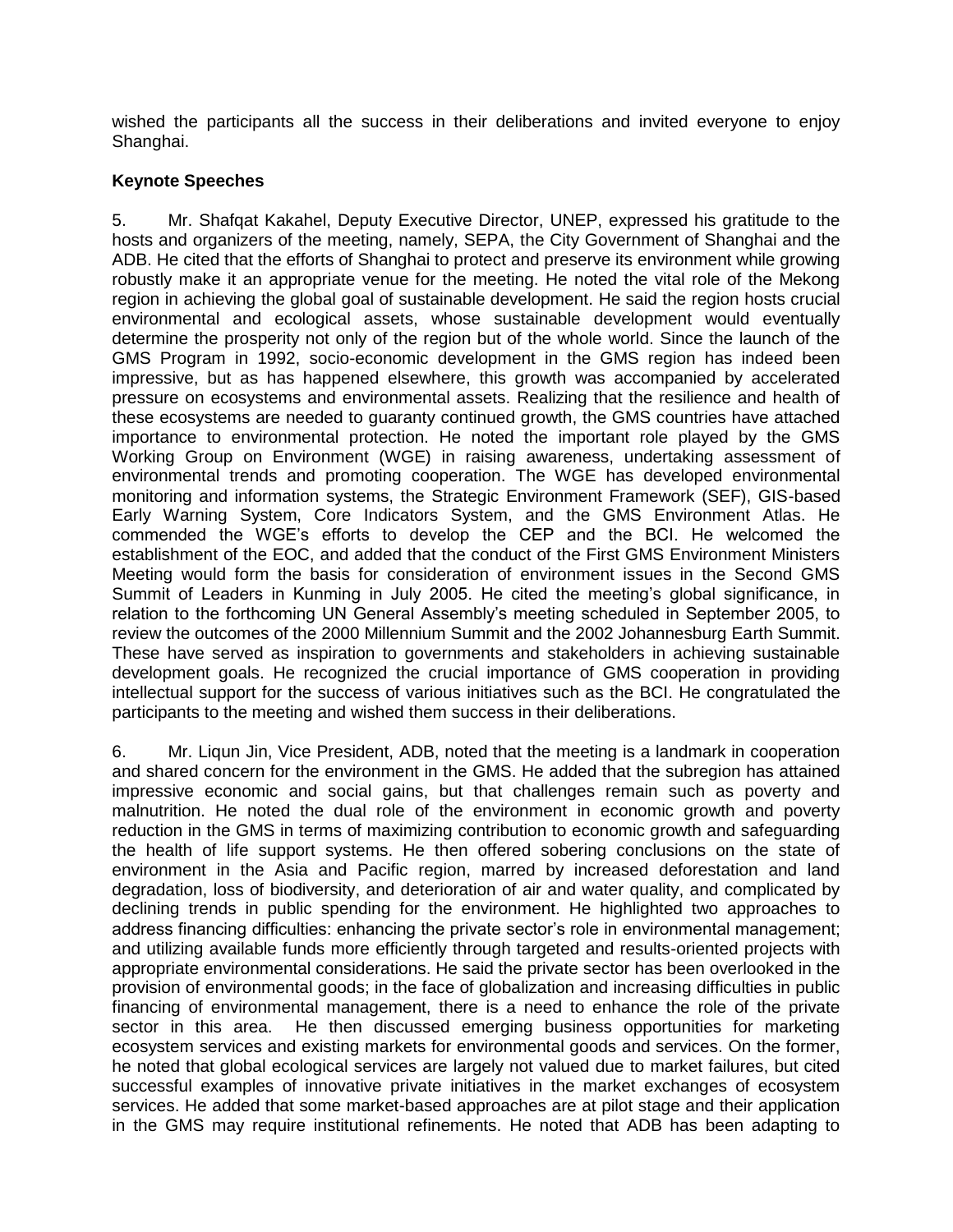emerging market trends as evidenced by the Nam Theun 2 project, financed by ADB and World Bank, in which the corporate sector would pay to maintain watershed services in Lao PDR. On existing business opportunities in environment, he cited the huge world market for environmental goods and services and proceeded to discuss ADB's various initiatives to increase private sector engagement in resource management.

7. In making more efficient use of available funding, Mr. Jin lauded the GMS Working Group on Environment for developing the CEP, which will provide a systematic and integrated approach to manage and conserve natural systems in the GMS. He explained that the CEP's six components would provide the means to address the stresses that rapid economic growth exert on the environment. He noted that BCI is a key CEP component designed to address the impact on biodiversity resulting from landscape fragmentation due to the development of economic/ infrastructure corridors under the GMS Program. He added that the CEP was designed using a participatory process, and that the current meeting is the final step of this process. He said the Environment Ministers' endorsement of the CEP and BCI, which is being sought today, would precede consideration of the CEP and BCI at the Second GMS Summit of Leaders in Kunming in early July 2005. He enjoined the Ministers to consider their positive role in advancing growth and reducing poverty while protecting the environment, and wished them the best in their deliberations.

8. Mr. Zhu Guangyao, First Vice Minister, SEPA moderated the Opening Session and on behalf of H.E. Minister Xie Zhenhua and SEPA, welcomed the participants to the First GMS Environment Ministers Meeting in the city of Shanghai. He noted that the GMS countries faced severe environmental challenges in their drive for economic development. He stressed the crucial significance of environmental cooperation to the sustainable development of the region. He stated that the PRC Government had attached great importance to environmental protection and international cooperation in GMS, ever since the GMS Program was established in 1992. He noted that with the active support of ADB and UNEP, each GMS country has implemented cooperation projects that laid the solid foundation for improving regional environmental quality and sustainable development. Situated in the upper reaches of the Lancang-Mekong River, the PRC as a responsible big nation and good neighbor and partner, has actively participated in the mechanisms of GMS cooperation and the ASEAN- Mekong River regional development cooperation, and has established formal dialogue with the MRC. He cited partnership with ADB on GMS projects such as the environment training program, environmental monitoring and information exchange.

9. Mr. Zhu then cited PRC's efforts in environmental protection, which serve as foundation for strengthened cooperation: stepped up construction/ management of nature reserves within the river basin; promotion of cleaner production; and strengthened urban infrastructure through sewage treatment plants. These efforts have gradually developed environmental management capacity. He reiterated PRC's role as advocate and promoter of environmental cooperation and fulfillment of its active role in biodiversity conservation, environmental management, sustainable utilization of natural resources and related capacity building. He said PRC would use important platforms such as the WGE and Environment Ministers Meeting to further broaden cooperation in both depth and range, and enhance realization of sustainable development goals of the region. He wished the meeting a grand success.

10. Mr. Urooj Malik, Director, MKAE, ADB, in his brief introduction to the multi-media presentation, **Managing Shared Natural Resources for Sustainable Development**, noted that the connectivity, competitiveness and community fostered through the GMS Program helped usher an era of rapid progress in the GMS. He noted that while GMS infrastructure projects were the most visible investment helping realize greater regional integration, other less visible but equally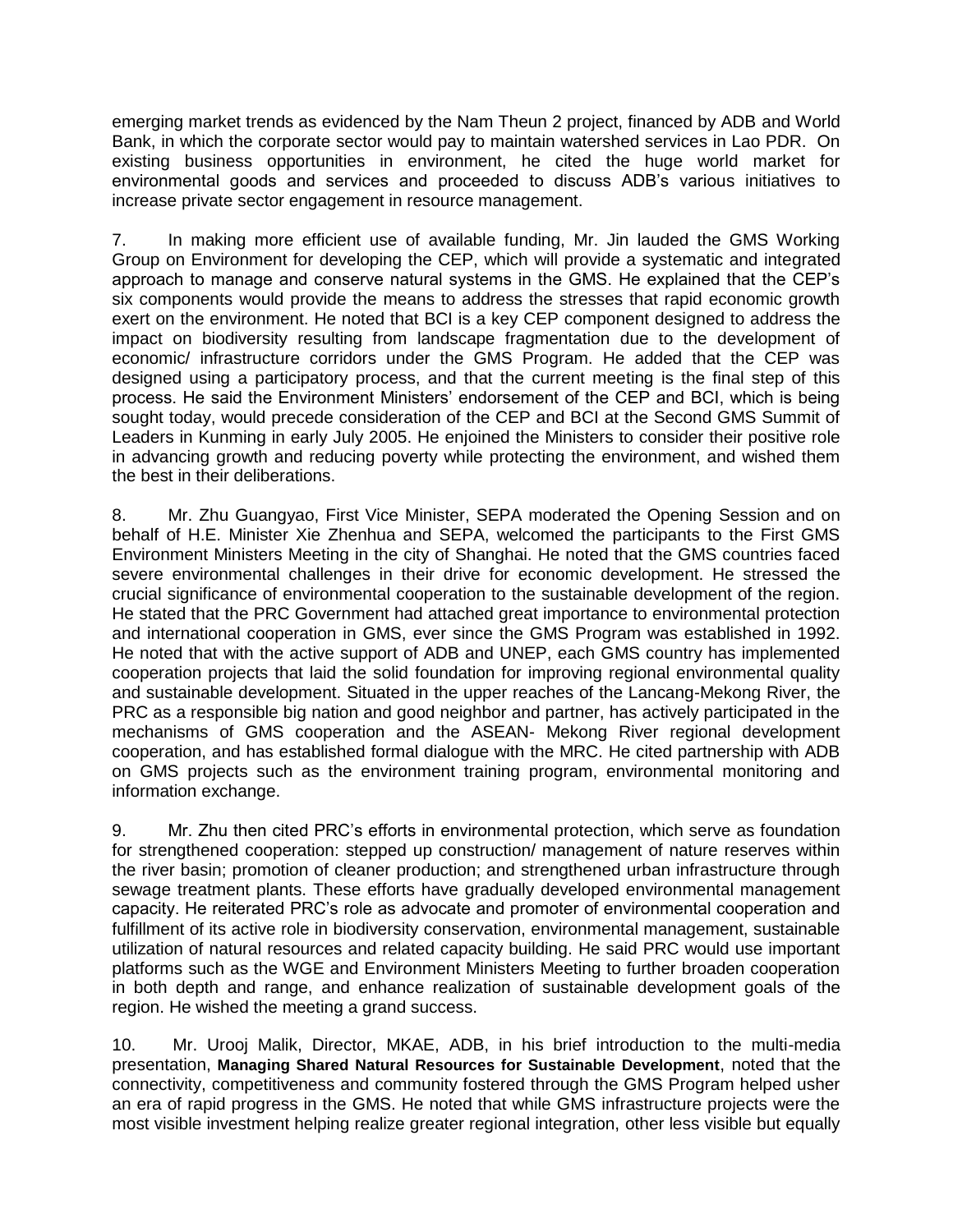important investments are helping us meet our common objective of environmental sustainability. He said the ADB was pleased to have been associated with the GMS WGE, which has proven to be an effective forum to share views and ideas on natural resource and environmental management issues. WGE has helped raise awareness on issues relating to transnational environmental governance, capacity development and information sharing. He mentioned the various achievements under GMS environmental cooperation, such as the training of officials in environmental practices and procedures, advancing capabilities in GIS, identifying GMS environmental hotspots, and undertaking field activities such as the Tonle Sap Initiative, which takes a comprehensive basin-wide approach to address environmental and poverty threats to the Great Lake. He expressed the momentum being gained in GMS environmental work, and that it is crucial to work together to secure sustainable use and management of natural resources. He invited everyone to view the presentation on the challenges in managing our shared natural assets and how the WGE was helping to lay the building blocks to address them effectively. He said that discussions later in the day would deal with how the WGE work can be raised to the next level of engagement.

# **Session I: Strategic Directions in Environmental Cooperation**

# **GMS Core Environment Program**

11. The session commenced with a **video presentation** that highlighted the CEP as a proposed WGE course of action to meet the need for a more strategic and effective approach in managing and conserving the subregion's environment and natural resources for sustainable development. Mrs. Keobang Keola, Deputy Director of Cabinet, Science, Technology and Environment Agency (STEA), Lao PDR, presented the CEP, and provided the outline of the presentation comprising: (i) review of pressures driving the need for action; (ii) proposed framework for action; and (iii) details behind key components of the CEP.

12. Mrs. Keobang A discussed the population and development trends in the subregion and raised the issue of how the countries could sustain the environment while keeping up with rapid expansion. She noted that planned infrastructure in the GMS would have significant environmental implications, and in response to this, the GMS countries have been building their environmental institutions and policies. She explained the CEP's systematic and integrated approach to conserve natural systems of the GMS, and discussed the CEP's six key components in detail. The first component's aim is to secure the critical ecosystems and environmental quality in GMS economic corridors; this would involve, among others, identifying critical natural systems in corridors and detailing their benefits to development. The second component's aim is to ensure that investments in key sectors (hydropower, transport, tourism) proceed in a sustainable manner. Outputs include comprehensive strategic environmental assessments (SEA) and how to integrate SEA analysis into development planning. The third component aims to conserve biodiversity within priority GMS conservation landscapes, and comprises, among others, restoring ecological connectivity within a set of biodiversity areas within economic corridors. The fourth component aims to define/ implement sustainable financing strategies and market mechanisms that are relevant to GMS efforts to conserve natural resources, which include opportunities for engaging private sector investment. The fifth component's aim is to build institutional capacity to implement the CEP and support the WGE; this includes the establishment of implementation arrangements for the CEP, such as support the EOC providing support to WGE to implement CEP, and capacity building for GMS officials. Mrs. Keobang noted that the sixth component, integrating environment in development planning, would be discussed in more detail later, but added that this would go further to adapt, adopt and apply environmental performance indicators and targets, develop regional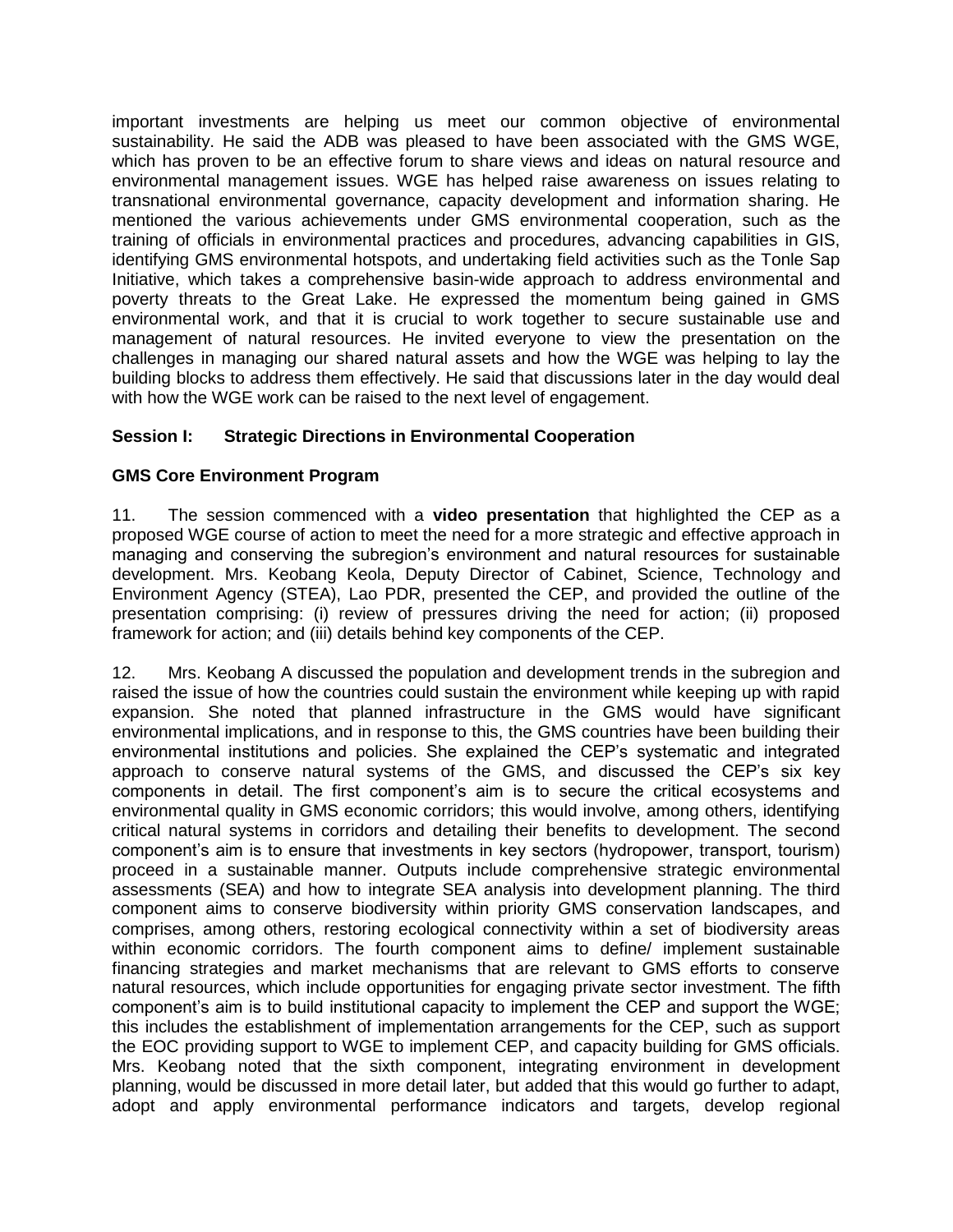environmental indicators and integrate environment in national and regional sustainable development planning.

13. Mrs. Keobang A gave a recap of the expected results from the CEP as follows: (i) to identify critical natural systems in economic corridors and implement safeguards to minimize impact of planned development on specific ecosystems; (ii) to help build and implement codes of practice to maintain ecosystem services, thereby sustaining investments in key sectors and development as a whole; (iii) to improve environmental governance through a more effective GMS institutional structure; and (iv) to build on the existing network of protected areas and help restore ecological connectivity and integrity in important biodiversity areas and sustain ecosystem services for generations. Finally, she stressed that as stewards for the shared environment, the GMS countries have the responsibility to provide the means to address the immediate and long-term stresses that rapid economic growth exerts on environmental resources.

### **GMS Biodiversity Conservation Corridors Initiative**

14. The session discussed the GMS BCI, which is a flagship of the CEP. Mr. Wang De Hui, Deputy Director General, SEPA, PRC stated that his presentation will explain the need for the BCI, what it is trying to accomplish, its implementation arrangements and the expected impacts. He recognized that for the GMS to be free of poverty, economic corridors and infrastructure development is a must; however, to keep people out of poverty, investments must be pro-poor and environmentally-sound. He explained that the problem of fragmentation, which is the breaking up of natural habitats such as forests, could lead to breaking up of ecosystems, thus resulting in adverse short and long run economic and environmental impacts. He showed graphic pictures of biodiversity that indicate the health of the environment and symbolize the dangers that forest fragmentation poses to their survival. At current rates of degradation of forest, freshwater and marine habitats, he said that the GMS would lose more than a third of its habitats over the next few decades. He explained that fragmentation of forests and ecosystems will negatively affect the productivity of agriculture, forestry, and fisheries, and stressed that this poses a clear and present threat to our welfare.

15. Mr. Wang then explained the BCI as a comprehensive and timely strategic response to habitat fragmentation related problems and risks, which will: (i) improve connectivity in selected high priority GMS biodiversity conservation areas; and (ii) mitigate degradation that economic corridor investments may cause to ecosystems, people and biodiversity. He described the BCI as patches of suitable habitat to combat fragmentation and improve ecological connectivity and as continuous strips of land, or stepping-stones or larger landscapes. He enumerated the four main elements of biodiversity conservation landscapes: core areas; buffer zones; sustainableuse areas; and biodiversity corridors. He added the BCI allows us to address conservation needs and priorities on multiple land systems and explained the species and habitat-related functions of biodiversity corridors in terms of preventing/ minimizing habitat fragmentation, enhancing species movements; and expanding functional boundaries. The BCI, he said, could be the first line of defense against potential climate change effects on food and health security and discussed the preparation process for the BCI, which began in July 2004 and culminated in the April 2005 consultation workshop in Thailand. He enumerated the nine high priority GMS biodiversity conservation landscapes and their locations, and read the BCI Strategic Framework vision and as for its purposes, he stressed the need for fair sharing of costs and benefits, for providing livelihood benefits to communities, and for protecting land and forests to avoid infrastructure loss to landslides and flooding. He then explained the five components and results of BCI: improving livelihoods; harmonizing land management; restoring ecosystem connectivity; enhancing capacity and securing long-term financing. He also explained the selection criteria for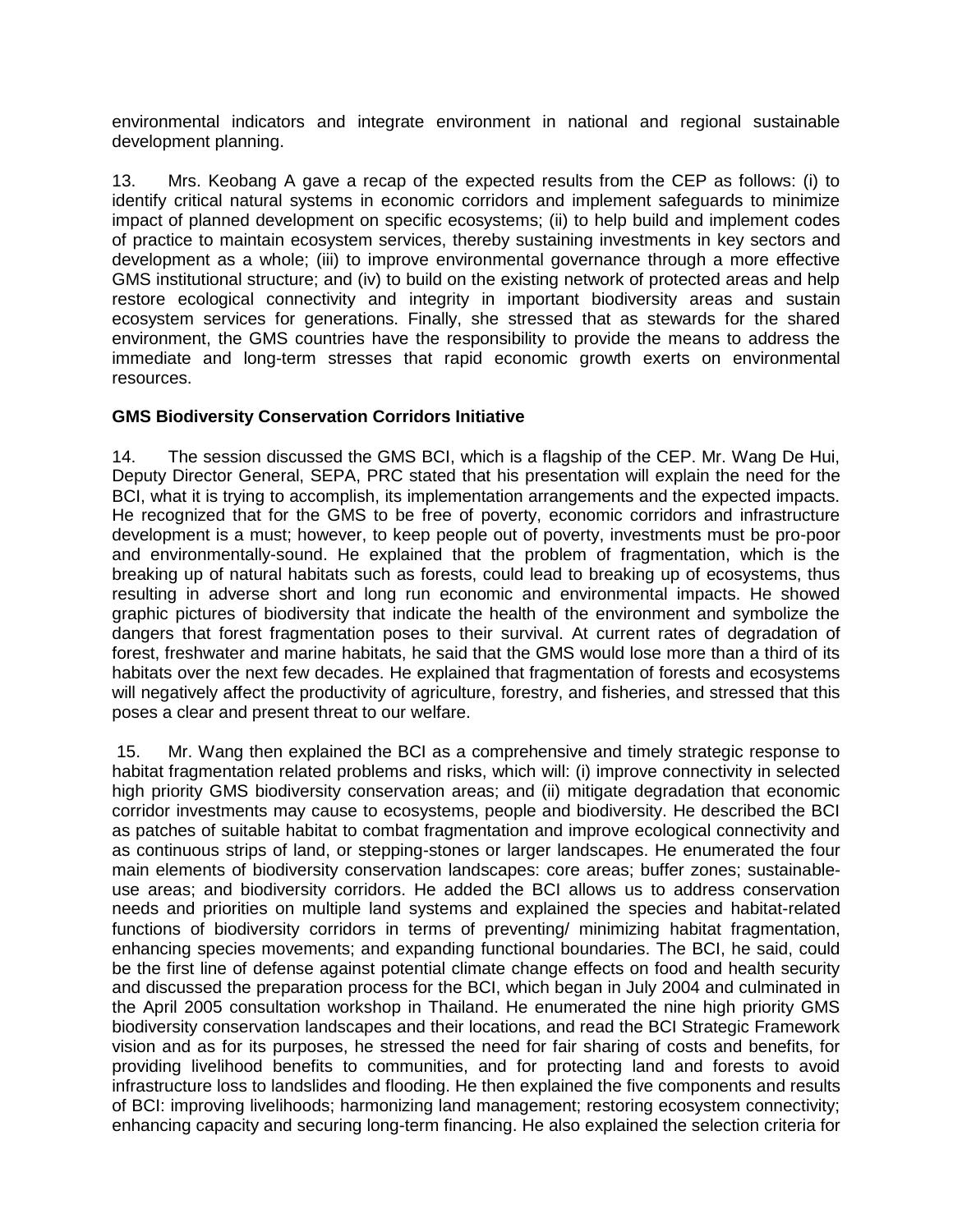pilot sites, which include their being within or near economic corridors, their potential for ecosystem fragmentation and their richness of biodiversity. He enumerated the six BCI pilot sites and provided a quick overview of the pilot activities. He also gave an overview of the proposed institutional set up for BCI implementation, which will be part of the EOC. He gave the phasing of the BCI and the activities under each phase; in closing, he related the BCI's relationship with the 3C's of connectivity, competitiveness and community.

#### **GMS Environmental Performance Assessment**

16. Mr. Chuon Chanrithy, Director, Ministry of Environment, Cambodia, commenced with two critical questions: one on how to assess, monitor and evaluate the impacts of the CEP and BCI; and the other on how to ensure sustainability of the GMS development process. He explained the need for EPA, which is the process of developing indicators and monitoring them over time, to answer the preceding questions. He presented the EPA and explained the achievements in EPA in the following areas: (i) Subregional Environmental Monitoring and Information Systems (SEMIS) Phases I and II- where core data sets, Early Warning Information Systems (EWIS) and capacity in remote sensing Geographic Information System (GIS) and Integrated Environment and Economic Development Planning (IEEDP) were developed; and the (ii) Strategic Environment Framework (SEF) Phase I. These projects led to identification of environmental hotspots and contributed to data/ images in the GMS Environmental Atlas. He described the ongoing follow-up EPA work in the Tonle Sap Initiative (TSI), a key hotspot, and the SEF II project. He discussed the case of the Tonle Sap Great Lake as a hotspot, providing its characteristics and showing it as an area whose unique ecosystem and dependent population are at risk due to development. He laid out the strategic principles of the Tonle Sap response, showing that the Tonle Sap Basin Plan has adopted a holistic framework taking into account existing legislation, and other resource management plans at various levels. He enumerated the four basic principles used in the plan: sustainable livelihood, social justice, basin-wide approach, and better governance. He explained that the TSI is a best practice example of natural resource management, which has led to a series of interventions such as the TS Environmental Management Project, and TS Sustainable Livelihood Project. For SEF II, he explained the work in developing a set of measurable, analytically sound and policy-relevant indicators for self-evaluation of environmental performance. He explained pressure- stateresponse (PSR) analysis, which involves looking at the pressure (P) on state (S) of environment, and society's response (R). He enumerated the 13 national environmental policy concerns, the first 10 of which represent environmental "bads" with the rest dealing with sustainable resource use. He then summarized the subset priority concerns and indicators for each of the six GMS countries using a participatory approach. He cited the Thailand example for the P-S-R model where P is for the rate of deforestation, S is for forest cover and R is for expenditure on forest protection. Trends in forest cover could be compared with the target of 40% forest cover, and in the event of poor performance, P-S-R analysis would allow framing/ implementing remedial action.

17. On how EPA ensures sustainable development, Mr. Chanrithy cited the benefits from EPA which includes informed decision-making, enhanced policy and practice coherence, enhanced transparency and accountability, help in securing financing, and help in prioritizing actions. He cited the challenges to developing EPA, such as establishing ownership, lack of explicit targets, data and capacity deficiencies, lack of institutions/ targets on transboundary issues, and sustainability and gave the traits of successful EPA, which are comparability, credibility and continuity. He said plans are built based on these principles. He outlined the next steps for EPA starting with the implementation of SEF II recommendations to address institutional gaps (enhancing institutes), data gaps (through research program) and through interventions in poorly performing sectors and hotspots. Other next steps included the next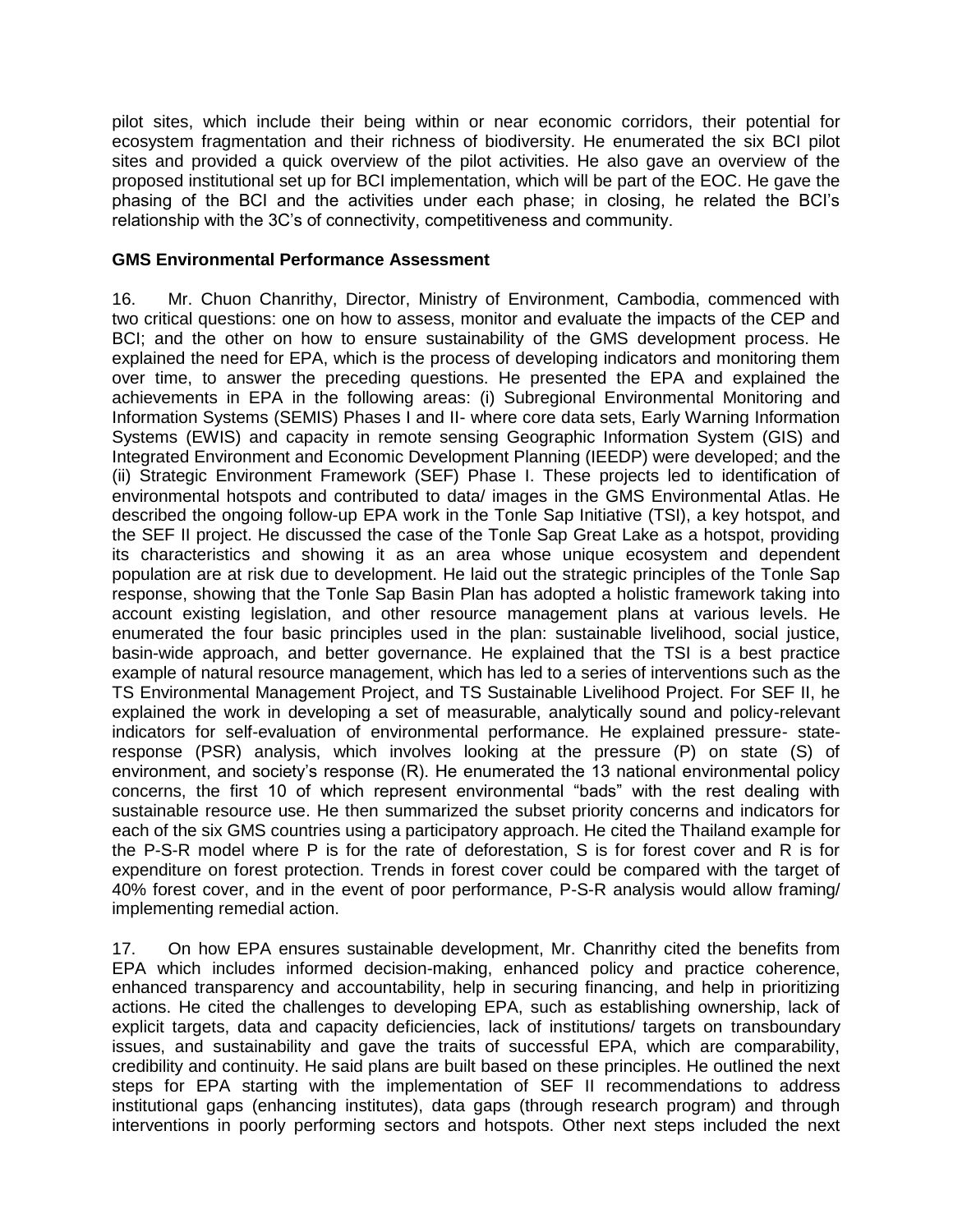round of expanded EPA, the integration of national sustainable development strategies (NSDS) and EPA, and capacity building. He concluded with the quote "Let the best practice of science, systematic analysis and self-evaluations guide us to a sustainable path of development".

### **Discussions**

18. VP Liqun Jin invited comments on the preceding presentations. H.E. Mok Mareth, Minister of Environment, Cambodia, noted that key components of the CEP must be closely linked to sustainable development and livelihood promotion to ensure conservation and protection of critical biodiversity. He said that establishment of biodiversity conservation corridors would help ensure the balance between economic corridor development and ecosystem conservation. He stressed the usefulness of highlighting the key components of the CEP and was pleased to note that the six GMS countries agreed on the initiatives. H.E. Yongyut Tiyapairat, Minister of Natural Resources and Environment, Thailand, cited the Tenasserim Biodiversity Corridor pilot project in Thailand. He invited Myanmar to cooperate with Thailand in jointly implementing this project.

19. VP Liqun Jin noted that the CEP represents a logical step in informed decision making by the Leaders on GMS development in the 21<sup>st</sup> century. He said that the emphasis given to environmental protection would enhance the confidence of the international community on the prospects of development of the subregion. He said that the subregion faces challenges such as poverty reduction as well as the need to maintain natural resource and ecological balance. He cited the strong commitment of the subregion's governments to pursue poverty reduction on a sustainable basis. A second important initiative for the subregion concerns avoiding the development path earlier taken by the now developed countries, i.e., pollute now and clean up later. Thus, when connectivity is developed in the subregion, governments must take into account the impacts of development activities on the environment and natural habitats. In ensuring connectivity of the environment, the main implementation challenge is the lack of institutional capacity.

20. As for the regulatory framework, which is very important, strong commitment and political will of governments would be needed to counter the need of people to over-exploit the environment. Governments need to strike the balance between meeting the needs of the poor and protecting the health of eco-systems. Under the BCI, he said that cooperation would allow the countries to build on the development needs and gains of each country. ADB's work on the BCI involved largely synthesizing the ideas that the GMS members themselves generated. He related stories about transboundary trade in wildlife, which only highlighted the fact that it is the duty of everybody to protect biodiversity, wherever one may be. With regard to performance assessment, the issue is how to deliver credible programs despite limited government resources. However, we should also mobilize resources from other development partners and one way to secure support from the latter is to demonstrate good performance based on credible assessment. However, since we could not always depend on grants or subsidies, we should be able to elicit more support from the markets and the taxpayers, for our efforts to make a difference in attaining better eco-balance in the subregion.

21. H.E. Prof. Bountien Phissamay, Minister to the Prime Minister's Office, President of Science, Technology and Environment Agency (STEA), Lao PDR, noted that linking biodiversity conservation infrastructure and poverty reduction are appropriate for Lao PDR's stage of development. He noted the substantial revenues from the Nam Theun 2 project (\$30 million over the next 30 years) that was set aside for biodiversity conservation in the Nam Theun-Nakai plateau. He said that Lao PDR supports the BCI since Lao PDR has three protected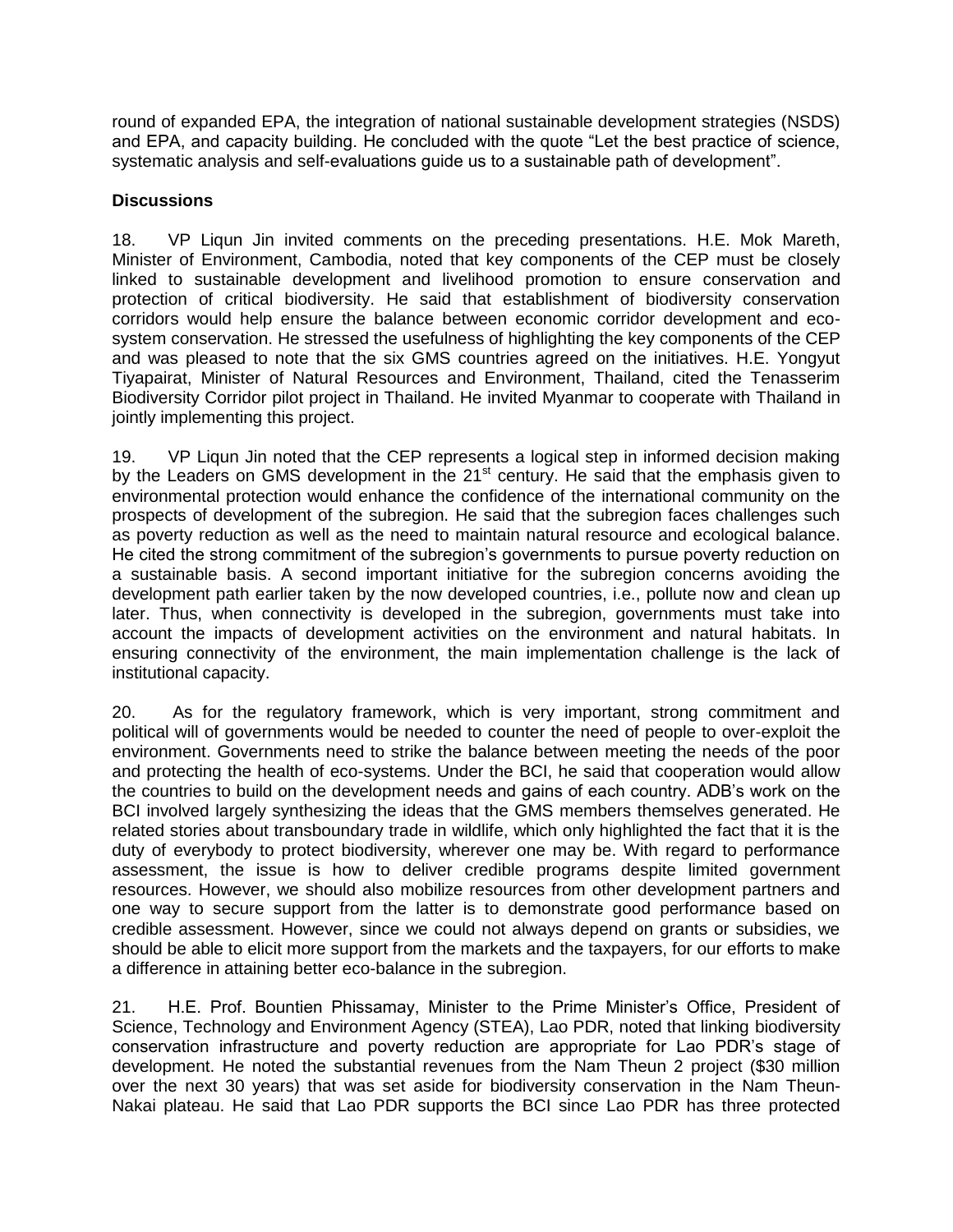areas under BCI. VP Jin commended Lao PDR for allocating future revenues from Nam Theun 2 for the protection of the environment.

22. Mr. Kakahel (UNEP) commented that the presentations were extremely useful and showed how in a short period, substantial progress was made in developing the CEP and its components. He cited the BCI and the indicators for assessing performance, as among the better examples of similar progress in subregional environmental cooperation in the region. He said UNEP has been a long-standing partner of ADB in the GMS Program. He committed to strengthening UNEP's partnerships with governments and agencies in GMS environmental cooperation.

23. Mr. Malik reported on the outcome of the SOM yesterday and mentioned that once endorsed by the Environment Ministers, the CEP would become an integral component of the overall GMS Program. In this regard he mentioned the GMS Development Matrix as a tool for development planning and resource mobilization, and noted that the matrix would be updated periodically and presented to GMS Ministers. He said the matrix would be updated to include the CEP, BCI and EPA initiatives. He shared that a number of development partners are represented in this meeting, such as WWF, IUCN, SIDA, European Community (EU), and MRC. These partners participate in the WGE deliberations and have committed to support implementation of the EOC. Mr. Malik announced that two partners in particular intend to place a staff member in the EOC: WWF and SIDA.

24. Dr. Pham Khoi Nguyen, Senior Vice Minister, Ministry of Natural Resources and Environment (MONRE), Viet Nam, agreed that the presentations were interesting and useful. He noted the achievements of the WGE, especially in terms of developing environmental performance indicators needed to implement the CEP. He said Viet Nam is strongly committed to implement the BCI and would later make a statement on this.

25. U Than Swe, Director General, Planning and Statistics Department, Ministry of Forestry, Myanmar, thanked the presentors and noted that Myanmar has participated in all WGE activities and intends to participate in future CEP activities, particularly in the development of required indicators and biodiversity conservation. He stressed the need to cooperate with stakeholders in promoting environmental sustainability.

26. Mr. Christer Holtsberg, Director, SIDA Regional Office, recalled SIDA's involvement in regional cooperation in the past years, including cooperation with MRC and now with ADB on the CEP. He announced SIDA's recent policy decision to accord greater priority to the environment sector, and Southeast Asia, particularly the GMS. He stated that SIDA intends to increase its allocation to the GMS, particularly the environment sector. He said SIDA will shortly decide to support the CEP and stressed that SIDA is ready to share its experiences and competencies to help protect shared resources. He reminded that MRC is an important source of competence and knowledge and whose members are four of the six GMS countries. He suggested to try to find the mechanism to tap MRC expertise in water resources for WGE and ADB work on the environment.

27. Mr. Kim Carstensen, Secretary General, WWF Denmark, expressed the importance of the CEP in ensuring the ecological health of the subregion and the world. He reiterated the need to find the balance between economic development and protection of natural resources. He said it was important for the CEP to find innovative solutions to issues identified, which could be provided by forging new partnerships. He echoed Mr. Malik's announcement that WWF plans to second a senior staff member to the EOC.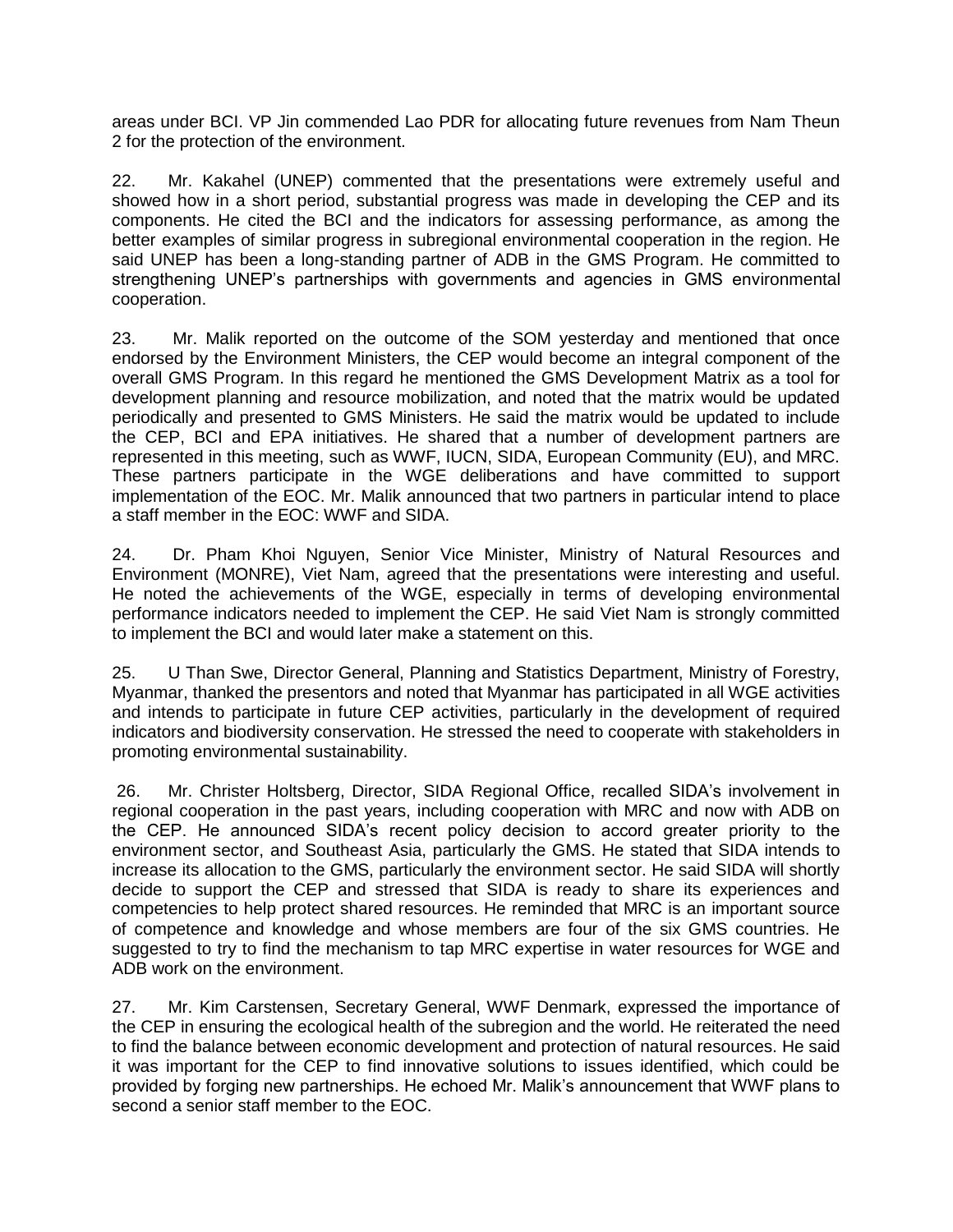28. VP Jin said he was impressed with the level of commitment to the program made by the participants. Mr. Zhu summarized the outcomes of the preceding session, and noted that the interventions made by the Ministers would lay the solid foundation for the next round of discussions among the GMS members.

### **Session II: Country Statements and Discussion**

29. The session discussed some of the key issues related to the preceding presentations on key GMS environmental initiatives. Vice Minister Zhu Guangyao and Deputy Executive Director Shafqat Kakahel co-chaired this session, which had been designed to discuss the issues and propose joint actions to ensure achievement of sustainable development goals for the subregion.

30. *Cambodia*. H.E. Dr. Mok Mareth, Senior Minister and Minister of Environment, thanked the Government of PRC for hosting the meeting. He noted the environmental and development challenges that Cambodia is facing, and cited its program for the Tonle Sap Biosphere Reserve as an approach worthy of replication for similar areas in the Lower Mekong Basin. He cited the Cardamoms mountain range as one of the few remaining pristine forest areas with high biodiversity, and noted the Cambodian Government's concerted effort to control illegal logging in its forest areas. He noted the importance of tourism in Cambodia's development, and the need for improving cultural tourism management as well as eco-tourism. He discussed efforts to introduce diversified livelihood options to reduce the pressure on the natural environment. He cited the priority given to integrating Cambodia to the world economy, and its strategy to attain growth, equity and efficiency recognizes the importance of regional integration. He stated Cambodia's long-term commitment to manage its environmental resources, and thus committed to support the CEP and participate in each of its six elements, including the BCI. He noted that the CEP would help shape the way development proceeds in the region and to promote environmentally sound development. He recommended consideration by GMS members of an agreement on air and water quality. He also suggested building on existing mechanisms to sustain the sustainability of the EOC, with the support of UNEP. He recognized the importance of environmental performance assessment work in the GMS, which will provide information to guide future environmental action in the subregion.

31. *PRC*. Mr Zhu Guangyao, Vice Minister, SEPA, stressed that the GMS has not only one of the richest biodiversity regions in the world, but also a very fragile environment. He said the common action of the GMS members and international community to implement the CEP signals the entry of regional cooperation into a deeper stage of regional environmental management. He added that to better achieve sustainable development, the CEP should establish closer coordination with existing GMS frameworks such as on economic corridors. He shared some of his thoughts in this regard. First, is the need to respect patterns of development while adhering to sustainable development principles. GMS members should stress the importance of simultaneously considering conservation in the development process and in pursuing economic corridor development. He stressed the need to consider eco-system and environmental protection as important components of development plans. Especially for those with hotspots areas, GMS Governments must honor their commitments to the Earth Summit and strengthen cooperation on global biodiversity efforts. He was pleased that the GMS countries have achieved consensus on the CEP and BCI; he compared the latter to GMS economic corridors' efforts to improve connectivity of systems and expand economies of scale. He committed that PRC will promote BCI and EPA, in order to improve natural resource protection. He said existing partnerships would be enhanced through stronger mechanisms for environmental cooperation and extensive dialogues. Areas for future cooperation could include environmental accreditation, clean production, environment-friendly businesses and products,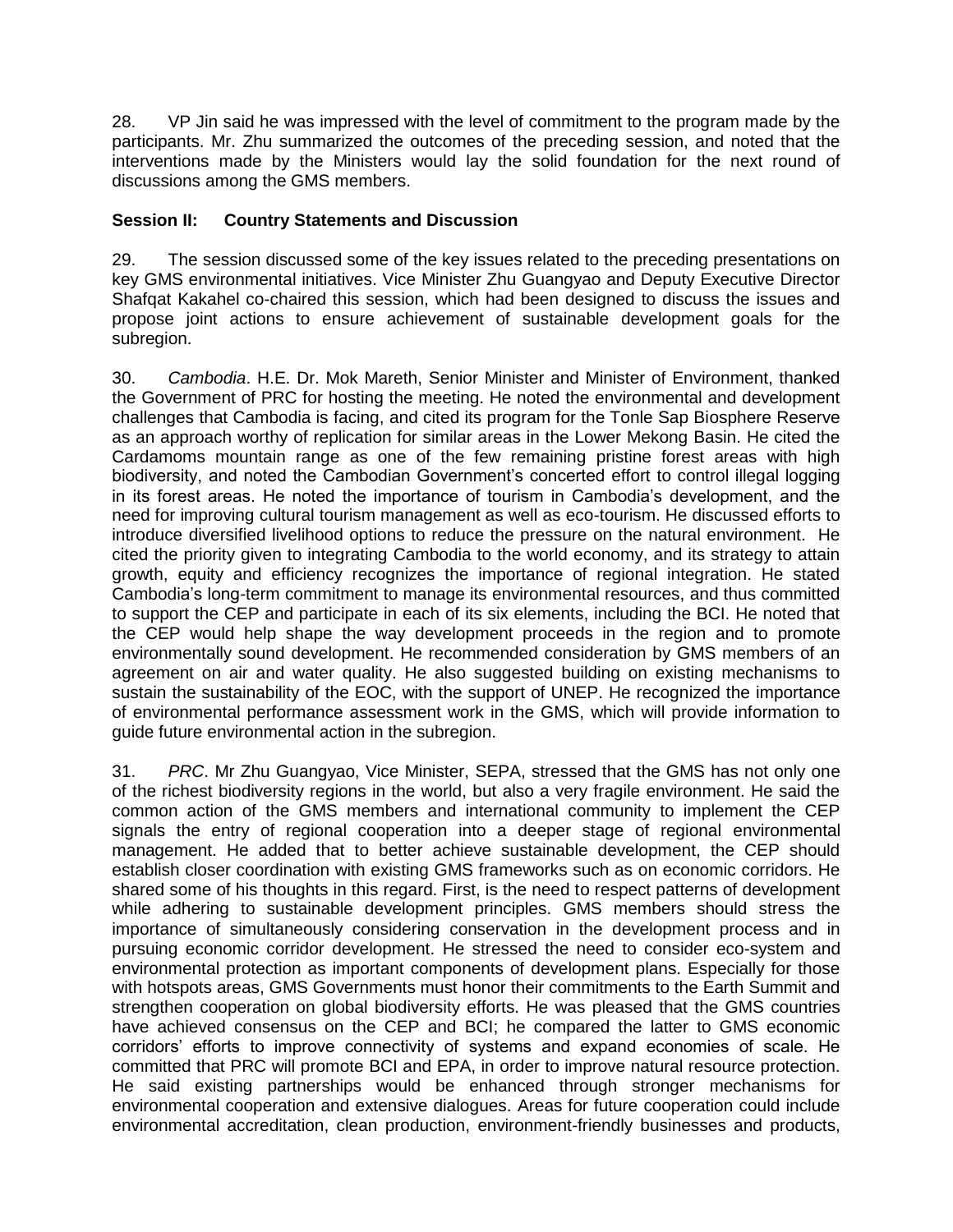and performance assessments. He suggested that GMS countries step up cooperation in capacity building and promotion of cross-border biodiversity and ecological security protection systems. He expressed PRC's commitment to strengthen cooperation with neighbors.

32. *Lao PDR*. H.E. Prof. Dr. Bountien Phissamay, Minister to the Prime Minister's Office, President of STEA, thanked PRC and ADB for the excellent arrangements for the meeting. He said that the Lao PDR government recognizes that the condition and productivity of biodiversity determine the success or failure of national development plans. He said poverty reduction requires judicious use of natural resources, and that conservation and environmental protection is a necessity, not an option. He discussed the importance of water resources for the future of Lao PDR's social and economic development, especially hydropower, which would remain a crucial sector of growth that would compete with other sectors. He called attention to the forestry sector, with 14% of Lao PDR's total land area under National Biodiversity Conservation Areas, one of the largest in the GMS. He said that linking biodiversity conservation, infrastructure and poverty reduction would be appropriate for Lao PDR's stage of development. He cited the example of the Nam Theun 2 project, in which over \$30 million would be earmarked for watershed National Biodiversity Conservation areas protection, in addition over 1.5 billion of revenues generated will be earmarked for poverty reduction and related social activities. He was pleased to see payment for environmental services coming to reality. He appreciated efforts to develop the CEP and the BCI, which would help reduce poverty and enhance natural systems. He stated Lao PDR's endorsement for the EOC, which would provide full time support the GMS WGE to implement the CEP.

33. *Myanmar*. H.E. U Thein Lwin, Ambassador, Myanmar Embassy in PRC, expressed Myanmar's full support for the GMS Program and its various initiatives. He noted that the various projects in nine GMS sectors of cooperation contributed to the subregion's economic and social progress. He noted the benefits from the various GMS environment projects, as follows: SEMIS I and II, which greatly improved informed decision-making and economic and environmental planning; SETIS, which promoted EIA awareness and capacity, SEF I and II, which provided the framework for strategic environmental planning; and the GMS Atlas of the Environment, a landmark collaboration of ADB, UNEP and the six countries. He appreciated the guidance of the WGE in formulating/ implementing these projects. He noted that there are many common environmental concerns that can be addressed through collaboration and partnership among the six countries. He noted the environmental concerns identified by the SEF II such as land degradation and deforestation, among others. He said Myanmar welcomed the WGE initiative to launch the CEP but expressed concern that only five countries are presently covered in the BCI. He said that Myanmar attached great importance to the forthcoming GMS Summit, and noted the preparations for the exhibition to showcase the subregion's culture, and social, economic and environmental development efforts. He hoped the Summit would provide guidance for future environmental endeavors.

34. *Thailand*. H.E. Yongyut Tiyapairat, Minister, Ministry of Natural Resources and Environment (MONRE), thanked the hosts for their organizational efforts and warm hospitality. He noted that more problems of transborder nature are occurring as the world becomes increasingly borderless, and cited the degradation of environmental and biological resources, which do not recognize political boundaries. He said actions at the national level no longer suffice, and that to achieve effective environmental management, there is a need for international cooperation and networking (formally and informally) in order to take action based on knowledge and goodwill. He cited the richness of Thailand's natural, biological and genetic resources and its efforts at ensuring access and fair and equitable sharing of its resources. He proposed two initiatives to build knowledge and capacities, as follows: (i) establishment of GMS Information and Training Center for Environment, which would serve as knowledge hub and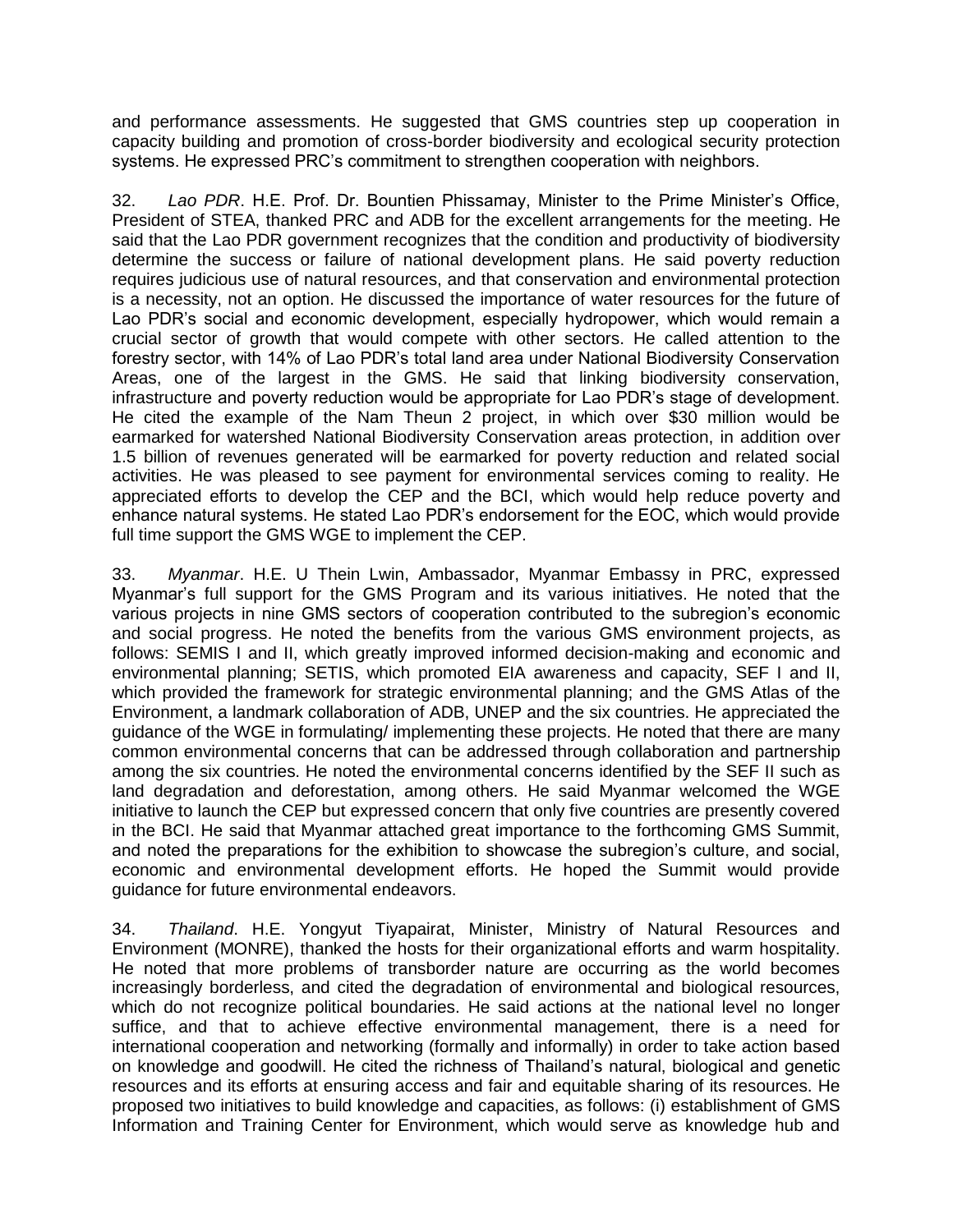facilitate information dissemination to other institutions; and (ii) to come up with a concrete plan based on concept of mutual benefits and cooperation rather than competition, to find proper approach to realize regional potential in eco-tourism and herbal products. He cited the value of local knowledge and wisdom in conserving resources, and added that there are programs to enhance capability and knowledge to enable humans and forests to mutually co-exist, such as the Community Forestry Law and New Plan Forest Village Program. He then discussed the paradigm shift of environment and natural resources management in Thailand, to a wider group of stakeholders to expand its green corridors. He noted the greenery blueprint that involves government and private sectors in growing of trees, and targeting of students/ youth in working towards sustainable forest management through the Youth Leader and Environmental Defender programs. He stressed the importance of knowledge in protecting the environment, promoting sustainability and enhancing quality of life. He looked forward to strengthening cooperation in all areas and towards a progressive and sustainable future.

35. *Viet Nam*. Mr. Pham Khoi Nguyen, Senior Vice Minister, Ministry of Natural Resources and Environment (MONRE), thanked SEPA and ADB for the excellent organization of the meeting, which will provide renewed impetus to strengthening environmental cooperation in the GMS. He noted the many challenges of development that may pose potential impacts on regional natural resources and environment. He said the Government of Viet Nam has committed to active participation in the CEP, and acknowledged the WGE's contribution to the CEP's formulation. He said Viet Nam welcomed the establishment of the EOC, which would play a crucial role in coordinating effective implementation of the CEP. He also expressed strong support for the BCI, which would strengthen conservation of GMS biodiversity resources. He discussed Viet Nam's achievements in socio-economic development, which has raised people's living standards, but which has placed pressures on the natural resource base. He also discussed Viet Nam's efforts at natural resources conservation and environmental protection through the following: Strategic Orientation Framework, with the 1992 National Action Plan of Environment and Sustainable Development; and the Legal Framework, with the adoption of the Law on Environmental Protection in 1993 and the administrative and criminal sanctions to enforce environmental protection regulations, and sanctions against polluters; and the development of Natural Resources and Environmental Management Institutions, with system strengthening from the central to local levels. He noted that recent and future changes in institutional policy frameworks would expedite integration of environmental considerations into planning at various levels. He reiterated that much could be achieved in the area of environmental protection and sustainable development if GMS countries work together on the basis of initial success and strong partnerships.

# **Discussion and Adoption of Joint Statement of GMS Environment Ministers**

36. Mr. Jin noted that a draft of the Joint Statement was circulated and suggested that the meeting go though the statement by paragraph. The meeting accepted the proposal of VP Jin and therefore went through each paragraph of the draft Joint Statement. Corresponding changes to the draft were made as the participants achieved consensus on the proposed changes. The GMS Environment Ministers subsequently adopted the resulting Joint Ministerial Statement (attached as **Appendix 3**).

# **Closing Remarks**

37. Mr. Liqun Jin noted with pleasure the meeting's success in achieving its objectives. He noted that the meeting endorsed the WGE's initiative to launch the CEP and establish its secretariat by early 2006. He also noted the meeting's endorsement of the BCI as a key component of the CEP. He said the meeting agreed to submit these initiatives to the Second